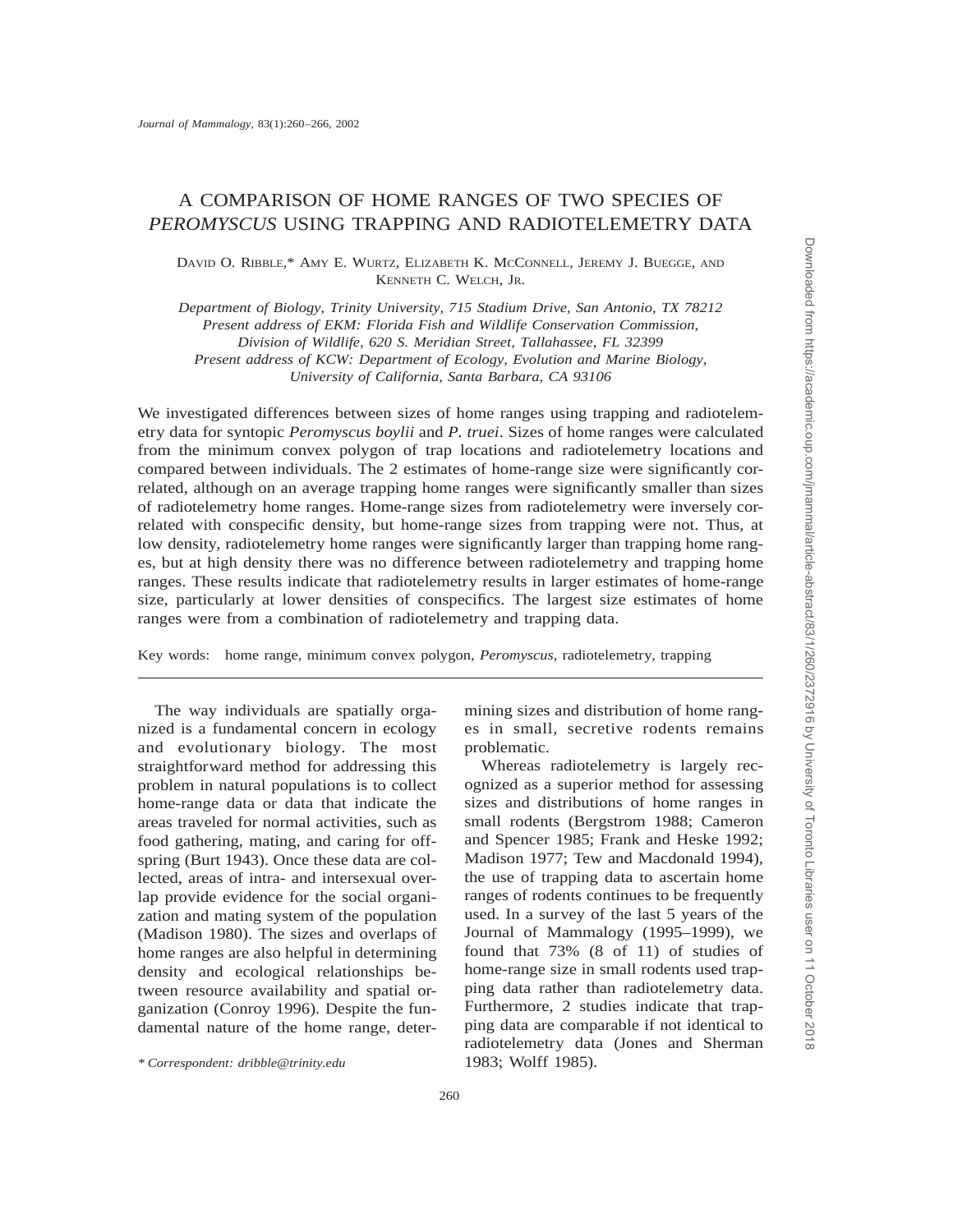We have been studying home ranges and social organization of *Peromyscus boylii* and *Peromyscus truei* in northern New Mexico using radiotelemetry and trapping (Ribble and Stanley 1998). In this study, our objective was to compare relationships between sizes of home ranges calculated with radiotelemetry and trapping data. In this study, we were able to limit our comparisons to mice which had  $>90\%$  of their radiotelemetry home ranges within boundaries of the trapping grids. We also wished to examine the relationships between home ranges determined by trapping and by radiotelemetry relative to density of conspecifics, as home ranges of *Peromyscus* are typically inversely related to density (Wolff 1989).

### MATERIALS AND METHODS

During the summers of 1993 through 1998, we studied *P. truei* and *P. boylii* in a canyon located about 5 km north of Mora in Mora County, New Mexico. The study grids were located at about 2,200 m above mean sea level in lower montane coniferous forest habitat (Dick-Peddie 1993), dominated by ponderosa pine (*Pinus ponderosa*) and oak (*Quercus*). The canopy cover of the north-facing slope was dominated by ponderosa pine and the ground cover by kinnikinnick (*Arctostaphylos uva-ursi*). The southfacing slope had a more open canopy with shrub cover of gray oak (*Q. grisea*) and gambel oak (*Q. gambelii*).

During the 6 years of study we trapped on 8 live-trapping grids. We studied 2–6 grids during any summer. Two of the 8 were studied continuously. Grid size varied from 2.5 to 5.7 ha with 20 m spacing between trap stations. All grids but 1 were rectangular or square (see Ribble and Stanley 1998, figure 3 for the exception). We live-trapped *Peromyscus* by placing 1 or 2 Sherman live-traps near each trap station from mid-May to mid-August, except in 1996 when trapping ceased in mid-July. Typically, each grid was trapped every 2nd week. During each week, we trapped on alternating nights for 3 nights. Grids were not trapped during radiotelemetry sessions. We used standard mark–recapture techniques (Ribble and Stanley 1998).

During each summer we conducted radiote-

lemetry sessions in late May and again from late July to early August. The radiotelemetry techniques are described in Ribble and Stanley (1998). Briefly, we anesthetized adult mice and fitted them with mouse-style single stage transmitters (AVM Instruments Inc., Livermore, California) in the field. We collected location data using a hand-held Telonics receiver and a 2-element antenna (Telonics Inc., Mesa, Arizona), or an AVM LA12-DSE receiver and a 3-element Yagi antenna. Mice were tracked for 2–14 days, beginning each night at approximately 2100 h and ending at 0100 h. During the night, we allowed at least 30 min to elapse between locations on individual mice which was sufficient to allow an individual to move across its home range and avoid problems of autocorrelation (Ribble and Stanley 1998). We usually radio-located each mouse once during the day to determine the nesting site.

We compared sizes of home ranges from radiotelemetry and trapping data collected during the same summers. We used the minimum convex polygon (MCP) method using CALHOME software package (Kie et al. 1996) to calculate sizes of home ranges, because this technique is less sensitive to independence of successive data points than are other statistical techniques (Swihart and Slade 1985). Furthermore, the small sample sizes of locations for home ranges from trapping prevented us from using more data intensive methods such as kernel-density estimators, which require  $>20$  locations (Seaman and Powell 1996). Jones and Sherman (1983) also found, with *Microtus pennsylvanicus*, that comparisons between radiotelemetry and live-trapping data are more consistent when using MCP methods than with other methods of home-range estimation.

Because adult mice do not tend to change the size (Ribble and Stanley 1998) or location (D. O. Ribble, in litt.) of their home range during summer, we used all unique trapping locations during 1 summer to arrive at an estimate of home-range size using trapping locations. Some mice were radiotracked during 2 sessions in a summer. For these mice, we took the average of the 2 estimates of radiotelemetry home range to compare with the estimate from trapping.

During the course of this study, we noticed that trapping locations were not necessarily in the same places as radiotelemetry locations. In our previous study (Ribble and Stanley 1998),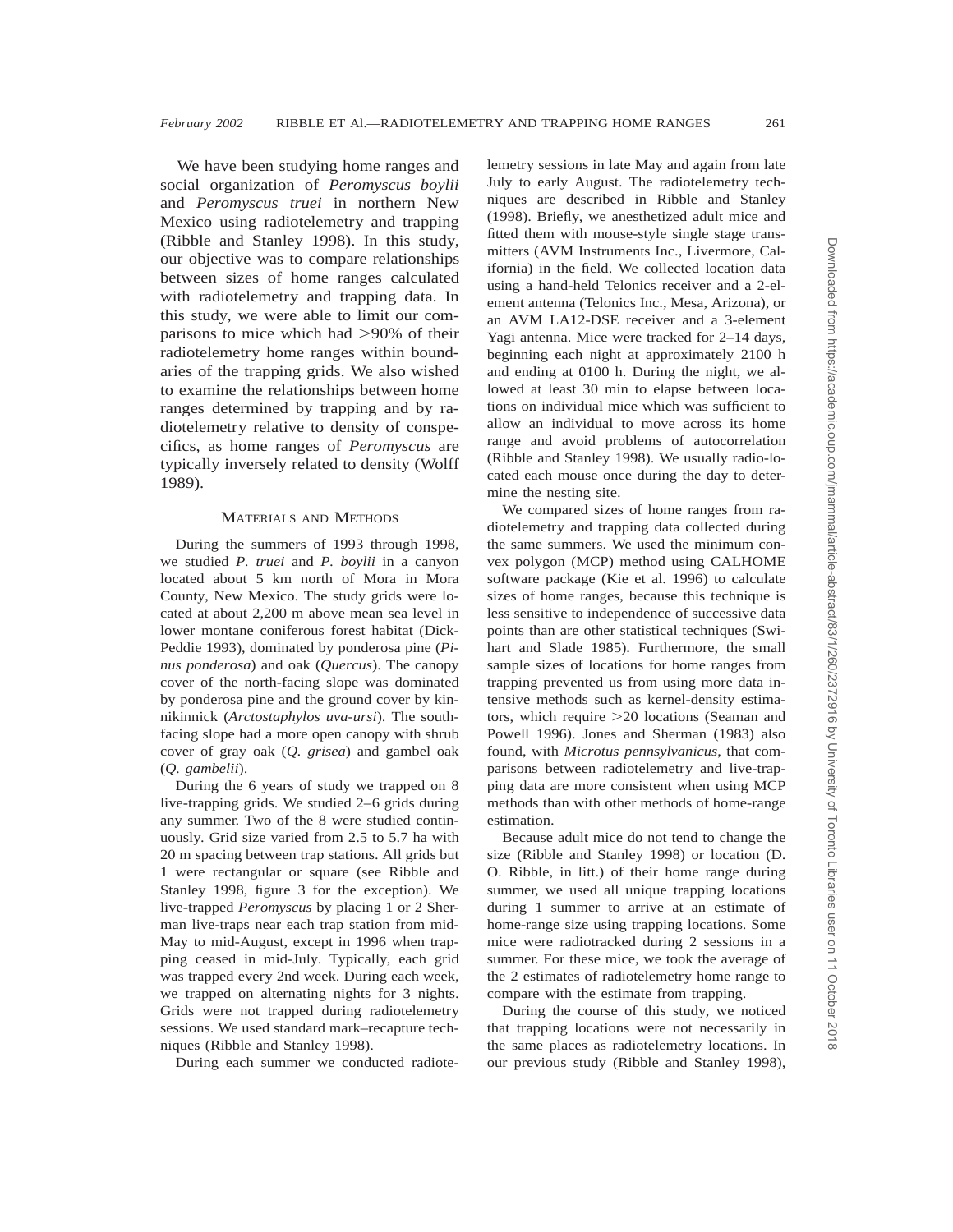we included trapping locations the week before and the week after radiotelemetry sessions to calculate home ranges. In this study we used only trapping or radiotelemetry locations, therefore, we also analyzed sizes of home ranges using radiotelemetry data together with trapping data from the weeks before and after the radiotelemetry session. We refer to these home ranges as ''radiotelemetry plus trapping.''

Many radiocollared mice had home ranges that extended beyond the boundaries of our trapping grids, making it meaningless to compare to a home range from trapping data. Thus, we used only those radiotelemetry home ranges in which .90% of the MCP was within the boundaries of our study grids. We also used only those trapping home ranges with at least 4 unique locations.

Our primary objective was to compare estimates of home-range size from trapping and radiotelemetry data in *Peromyscus*, not to compare between species and sexes (as in Ribble and Stanley 1998). To accomplish this, we compared the relationships between sizes of radiotelemetry and trapping home ranges with analysis of covariance (ANCOVA) using conspecific density as a covariate, and sex, species, year, and study grid as factors. As species and sex were used as factors in our analysis, we pooled all data. The minimum number alive (Krebs 1966) was used as an index to conspecific density (Ribble and Stanley 1998). We also tested for differences between the MCP estimates of home-range size from radiotelemetry, trapping, and radiotelemetry plus trapping using a paired sample *t*-test.

In order to compare the results of this analysis to our previous study (Ribble and Stanley 1998), we did compare estimates of home-range size between species and sexes using nonparametric Kruskal–Wallis tests and Mann–Whitney *U*-tests (Sokal and Rohlf 1981). Although our sample sizes were limited in some cases (e.g., 3 *P. truei*), we thought it was useful to examine whether trapping data are comparable to radiotelemetry data and other published data. We accepted statistical significance at  $P \leq 0.05$ . All mean values are presented  $\pm 2$  *SE*.

#### RESULTS

We radiocollared  $>60$  mice from 1993 through 1998, but we selected only 24 of these that had MCP home ranges that overlapped trapping-grid boundaries by  $>90\%$ . No mice were studied with radiotelemetry in 1996. Of the remaining 5 years of this study, an average of 4.8 mice/year were selected (range 3–8/year). The 24 mice included 21 *P. boylii* (9 males, 12 females) and 3 *P. truei* (3 males), and these mice were found in 5 of 8 trapping grids studied. The percentage of MCP radiotelemetry home ranges on trapping grids ranged from 92% to 100%, with a mean of 99.1  $\pm$  0.8%. The number of unique trap locations ranged from 4 to 19 with a mean of 7.4 (Table 1). The number of unique radiotelemetry locations ranged from 7 to 32 with a mean of 19.4. There were no significant relationships between number of unique sample locations and size of home range for either trapping  $(r = 0.04, P = 0.86)$  or radiotelemetry data  $(r = 0.02, P = 0.92)$ . The greater number of locations for radiotelemetry data might possibly lead to larger home-range sizes, but we found no significant correlation between number of locations and home-range size when all data were pooled ( $r = 0.26$ ,  $P = 0.07$ ; Fig. 1).

There was a significant correlation between sizes of home ranges from trapping and radiotelemetry data  $(r = 0.66, P <$ 0.01: Fig. 2). In an analysis of covariance, size of radiotelemetry home ranges did not differ among species, sexes, years, or study grids (all  $P > 0.10$ ). There was, however, a significant interaction between size of trapping home range and conspecific density (*F*  $= 13.7, d.f. = 1, 18, P < 0.01$ , which was because of a lack of homogeneity between estimates of trapping and radiotelemetry home ranges and conspecific density (Fig. 3). Sizes of radiotelemetry home ranges were negatively correlated with conspecific density  $(r = -0.66, P < 0.01)$ , whereas sizes of trapping home ranges were not correlated with conspecific density  $(r = 0.29)$ ,  $P = 0.16$ : Fig. 3). These differences indicated that at a conspecific density  $>15$  individuals, there was no significant difference between size of radiotelemetry and trapping home ranges (paired sample *t*-test  $= 1.78$ , *d.f.*  $= 14$ ,  $P = 0.10$ ). But at con-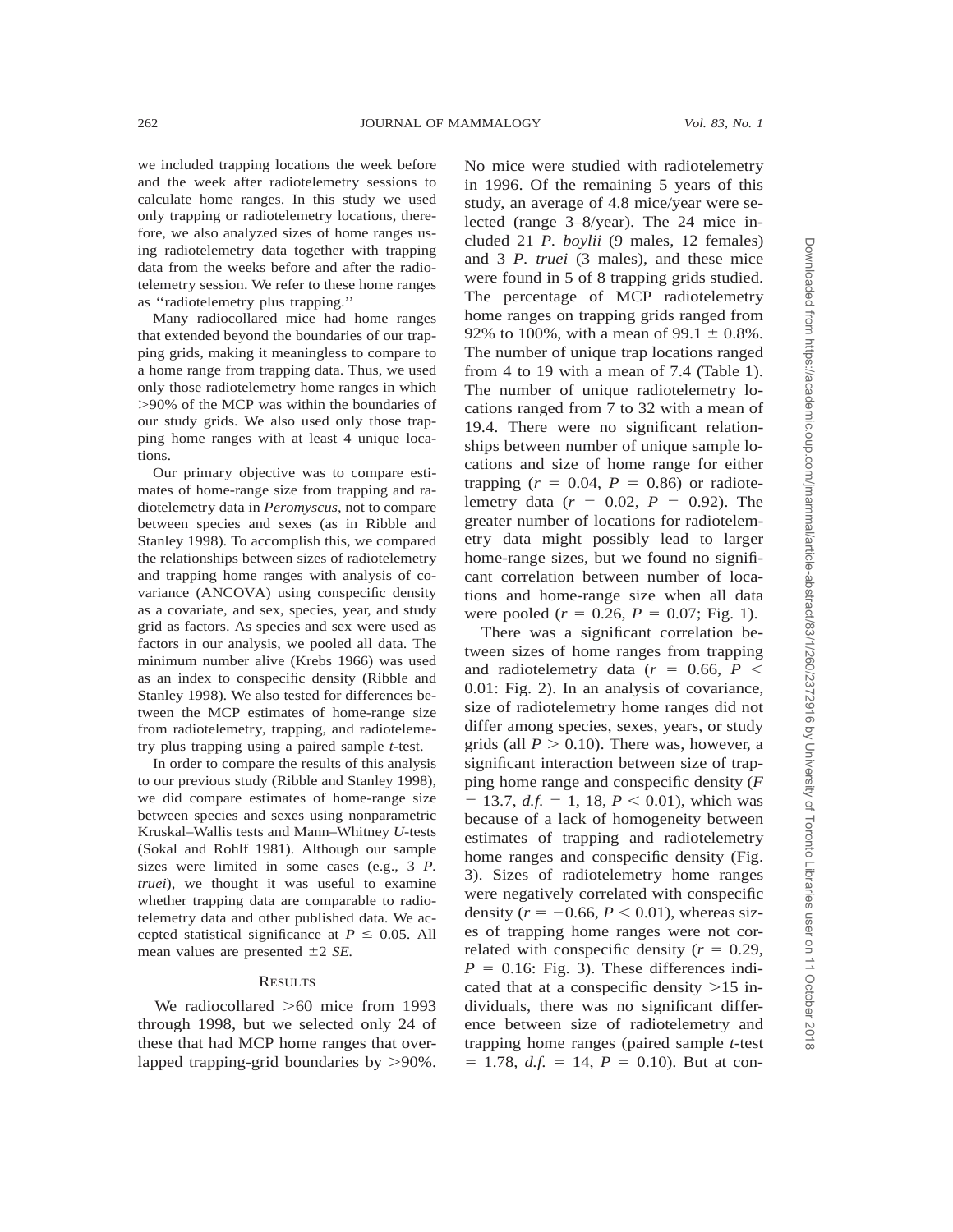|                             |     |               | TABLE 1.—Home-range statistics (mean ± 2 SE) from radiotelemetry data, trapping data, and radiotelemetry plus trapping data for Peromyscus<br><i>boylii</i> and <i>P. truei</i> . Means for home-range estimates followed by the same letters are not different (Mann-Whitney test) at $P \le 0.05$ . |                |                              |                |                                   |
|-----------------------------|-----|---------------|-------------------------------------------------------------------------------------------------------------------------------------------------------------------------------------------------------------------------------------------------------------------------------------------------------|----------------|------------------------------|----------------|-----------------------------------|
|                             |     |               | Trapping data                                                                                                                                                                                                                                                                                         |                | Radiotelemetry data          |                | Radiotelemetry plus trapping data |
|                             |     |               | $Size-$                                                                                                                                                                                                                                                                                               |                | $Size-$                      |                | Size-                             |
|                             |     | Number of     | minimum convex                                                                                                                                                                                                                                                                                        | Number of      | minimum convex               | Number of      | minimum convex                    |
| Species                     | Sex | locations     | polygon (ha)                                                                                                                                                                                                                                                                                          | locations      | polygon (ha)                 | locations      | polygon (ha)                      |
| P. bovlii                   |     | $7.2 \pm 1.8$ | $0.29 \pm 0.12^{\circ}$                                                                                                                                                                                                                                                                               | $19.8 \pm 4.8$ | $0.52 \pm 0.29$ <sup>a</sup> | $22.7 \pm 4.7$ | $0.64 \pm 0.36^{\circ}$           |
|                             |     | $7.5 \pm 2.3$ | $0.13 \pm 0.05^{\circ}$                                                                                                                                                                                                                                                                               | $19.6 \pm 2.9$ | $0.29 \pm 0.19$ <sup>b</sup> | $23.1 \pm 2.4$ | $0.32 \pm 0.18$ <sup>b</sup>      |
| P. truei                    |     | $7.3 \pm 2.9$ | $0.41 \pm 0.14$ <sup>a</sup>                                                                                                                                                                                                                                                                          | $17.7 \pm 3.5$ | $0.93 \pm 1.02^{\circ}$      | $21.3 \pm 1.3$ | $1.30 \pm 1.40^{\circ}$           |
| Kruskal–Wallis test         |     |               | $10.9**$                                                                                                                                                                                                                                                                                              |                | 6.6*                         |                | $9.4**$                           |
| Overall                     |     | $7.4 \pm 1.3$ | $0.23 \pm 0.07$                                                                                                                                                                                                                                                                                       | $19.4 \pm 2.3$ | $0.46 \pm 0.20$              | $22.7 \pm 2.1$ | $0.56 \pm 0.25$                   |
| $* P < 0.05$ , $* P < 0.01$ |     |               |                                                                                                                                                                                                                                                                                                       |                |                              |                |                                   |



FIG. 1.—Relationships between home-range size and number of locations used in estimates for radiotelemetry and trapping locations for *Peromyscus boylii* and *P. truei*. Home-range size was calculated using the minimum convex polygon method.

specific density  $\leq$ 15 individuals, estimates of radiotelemetry home ranges were greater than trapping home ranges (paired sample  $t$ -test = 3.14, *d.f.* = 8,  $P = 0.01$ .

For trapping radiotelemetry and radiotelemetry plus trapping data, there were significant differences in the sizes of home ranges for *P. boylii* and *P. truei* (Table 1). In all cases, female *P. boylii* had smaller home ranges than male *P. truei* and male *P. boylii* which were not significantly different from each other.

The sizes of trapping home ranges were



FIG. 2.—Relationships between radiotelemetry and trapping home-range size for *Peromyscus boylii* and *P. truei* (values for *P. truei* are circled). Straight line indicates equality for comparisons of home-range size.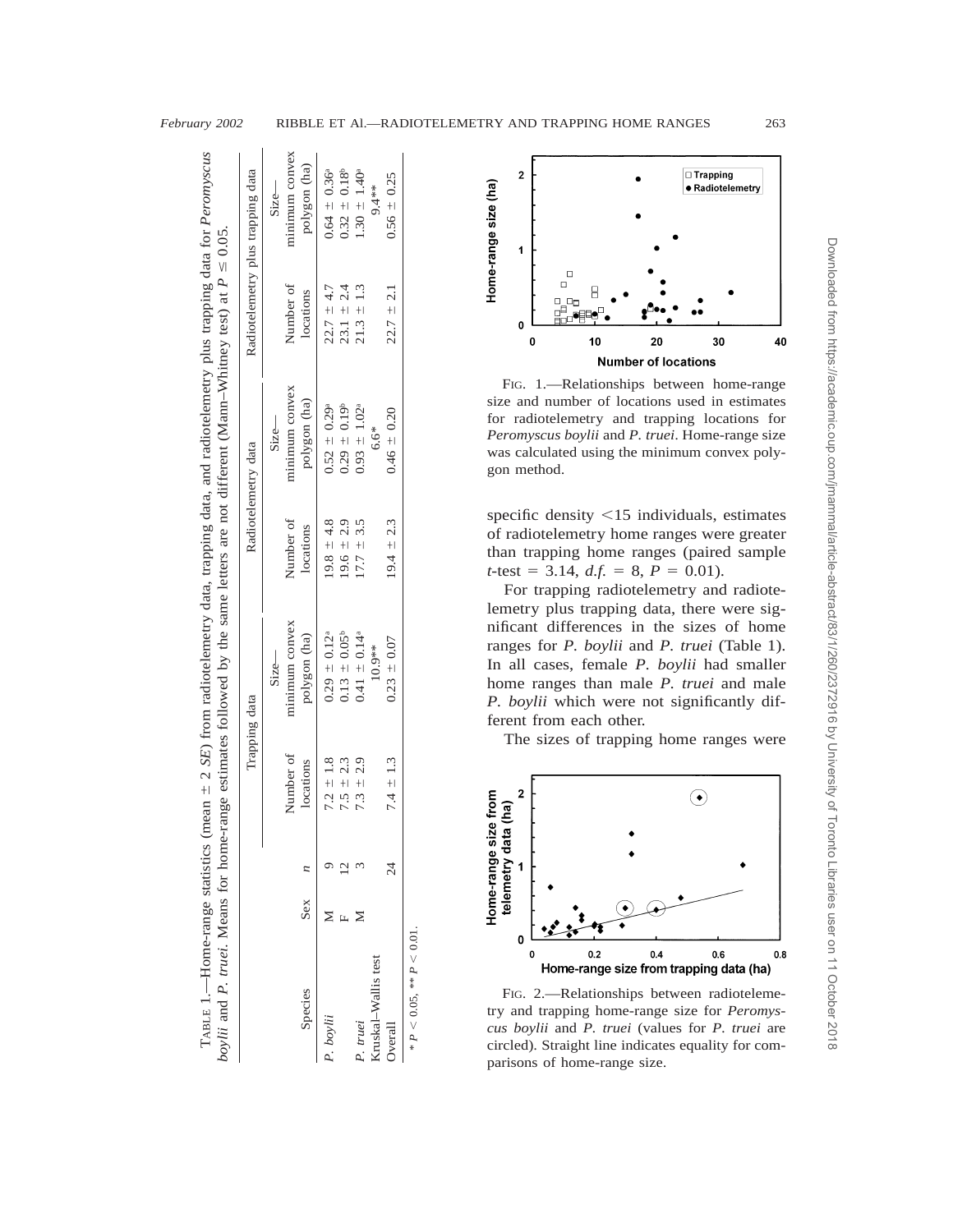

FIG. 3.—Relationships between conspecific density and home-range size estimated from radiotelemetry and trapping locations for *Peromyscus boylii* and *P. truei*.

on an average significantly smaller than radiotelemetry home ranges (mean difference  $= 0.23 \pm 0.16$  ha, paired *t*-test  $= -2.89$ , *P*  $<$  0.01). Sizes of trapping home ranges ranged from 0.04 to 0.68 ha with a mean of 0.23 ha (Table 1). Sizes of radiotelemetry home ranges ranged from 0.06 to 2.0 ha with a mean of 0.46 ha. The sizes of radiotelemetry plus trapping home ranges were larger than the radiotelemetry home ranges (mean difference =  $0.10 \pm 0.08$  ha, paired *t*-test = 2.62,  $P = 0.01$ . The median difference between all home ranges from radiotelemetry and radiotelemetry plus trapping was 0.02 ha and the mode was 0.

### **DISCUSSION**

Sizes of home ranges were qualitatively similar to those reported by Ribble and Stanley (1998) in that male *P. boylii* had larger home ranges than female *P. boylii*. However, Ribble and Stanley (1998) reported a mean of  $1.27 \pm 0.48$  ha for MCP estimates of male *P. truei*, which was greater than mean size of male *P. boylii* home ranges (mean =  $0.47 \pm 0.17$  ha). Because male *P. truei* had such large ranges, much of their home ranges extended beyond the boundaries of our trapping grids resulting in their omission from this study. In this

study we analyzed only 3 male *P. truei* ranges that were  $>90\%$  on trapping grids, and these ranges were not significantly larger than male *P. boylii*. Nevertheless, data from both radiotelemetry and trapping showed results that were qualitatively similar to those of Ribble and Stanley (1998).

Sizes of trapping home ranges in this study are similar to those reported from trapping data in the literature for other species of *Peromyscus*. For *P. truei*, Scheibe (1984) recorded mean sizes of home ranges of 0.48 and 0.28 ha for males and females, respectively, and Douglas (1969) estimated sizes of home ranges of 0.43 and 0.38 ha for males and females, respectively. Storer et al. (1944) reported mean values of 0.11 ha for male and 0.16 ha for female *P. boylii*. Sizes of radiotelemetry home ranges in this study were larger than those reported based on trapping data. Sizes of *P. truei* home ranges from radiotelemetry were comparable to radiotelemetry home ranges recorded by Hall and Morrison (1997). Kalcounis-Rueppell (2000) recorded radiotelemetry home ranges of *P. boylii* that are smaller (0.13  $\pm$  0.03 ha for males and 0.11  $\pm$  0.2 ha for females) than in this study. The home-range estimates for *P. boylii* in this study and in that of Ribble and Stanley (1998) may prove to be the largest recorded for this species of *Peromyscus*.

Although, qualitatively similar between species and correlated (Table 1; Fig. 2), the sizes of home ranges from radiotelemetry were consistently larger than those from trapping locations. These results are contrary to at least 2 other studies of small rodents. Wolff (1985) analyzed MCP home ranges from radiotelemetry and trapping data for 13 *P. leucopus* and 4 *P. maniculatus* in southwestern Virginia and found no difference in size between the 2 types of data. The average size of home ranges in his study was  $0.05 \pm 0.01$  ha. Jones and Sherman (1983) compared MCP home ranges from female *Microtus pennsylvannicus* and found no difference between radiotelemetry and trapping data. Average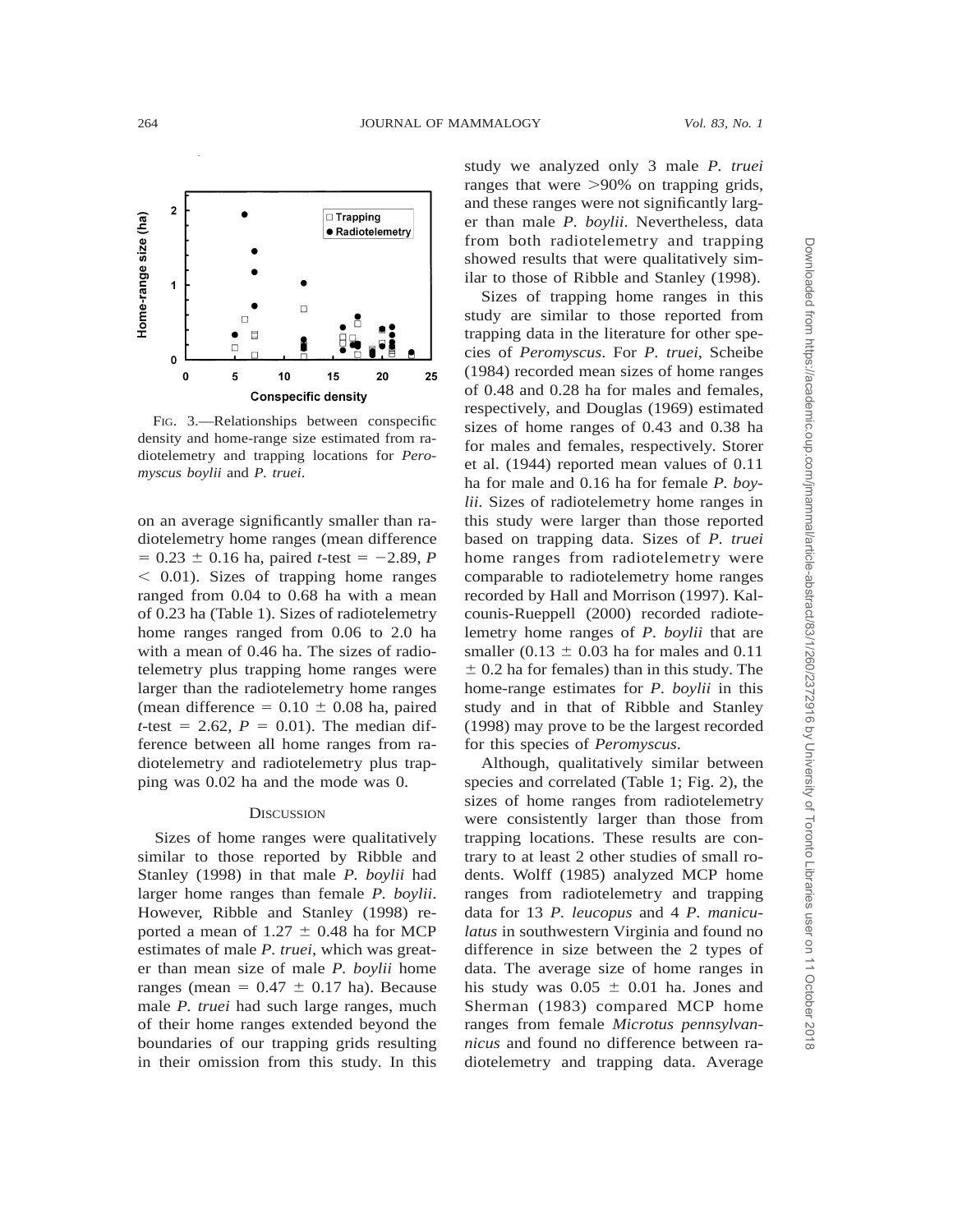size of home ranges in their study was 0.037 ha (no *SE* provided).

Other studies have demonstrated that data from trapping consistently underestimate sizes of home ranges relative to radiotelemetry data. Bergstrom (1988) noted a 6-fold difference between sizes of home ranges from radiotelemetry and trapping data for *Tamias*. Others have argued that radiotelemetry data provide an understanding of homerange dynamics that is superior to that from trapping (Cranford 1977; Frank and Heske 1992; Tew and Macdonald 1994). None of these studies, however, has examined relationships between radiotelemetry and trapping data and their relationships to density. Numerous studies have demonstrated that sizes of *Peromyscus* home ranges are usually inversely related to population density (Madison 1977; Ribble and Salvioni 1990; Taitt 1981; Wolff and Cicirello 1990). We observed that home ranges from trapping are not inversely related to conspecific density, whereas home ranges from radiotelemetry are. Because of these different relationships, at low density of conspecifics  $(\leq 15;$  Fig. 3) there were significant differences in sizes of home ranges from radiotelemetry and trapping data. At high density of conspecifics  $(>15;$  Fig. 3), there were no differences in sizes of home ranges from radiotelemetry and trapping data.

Based on observations from this study, we question conclusions from studies that show a similarity in sizes of home ranges from radiotelemetry and trapping data without exploring these relationships relative to population density. Furthermore, as some individuals live near the edges of trapping grids, it is not possible for their entire home range to lie within the study grid. In this study, 60% of individuals (36 of 60) had home ranges that extended  $>10\%$  beyond grid boundaries.

In our previous study (Ribble and Stanley 1998), we included trapping locations during the week before and the week after radiotelemetry sessions to calculate home ranges. The radiotelemetry plus trapping home-range estimates were, on an average, significantly larger than radiotelemetry estimates alone. However, the median difference between these two estimates was small (0.02 ha) and the most frequent difference was 0 (mode  $= 0$ ).

Whereas the use of radiotelemetry to explore home range dynamics may be preferred, this technique has limitations. Of primary concern is the impact on natural behaviors of carrying the added weight of a radiotransmitter. Ribble and Stanley (1998) demonstrated that the sizes of home ranges with radiotelemetry data were larger than other estimates reported in the literature. The present study demonstrates that sizes of home range from radiotelemetry are larger than those from trapping data for individual mice. Recent evidence from *M. pennsylvanicus* (Berteaux et al. 1996) indicates that radiocollars do not influence energy budgets under natural conditions. Thus, we suggest that radiotelemetry is a superior method for investigating home range dynamics compared with trapping, and the potential effects of carrying radiocollars are outweighed by the benefits in terms of data acquisition in small rodents.

## **ACKNOWLEDGMENTS**

This study was made possible by the support of the Department of Biology at Trinity University and by access to private property granted by E. R. and F. Hanks, and S. O. and J. A. Ribble. We would also like to thank S. Stewart, J. Villalobos, and D. Kelley for help in procuring equipment and supplies for field work. For work in the field we would like to thank S. Wu, M. Jones, J. Sanders, R. Warnecke, C. D. Reyes, R. Rehmeier, K. Sathe, B. Nguyen, and C. Buck. Two reviewers provided helpful comments on this manuscript. Also, our special thanks are extended to the tireless efforts of our dog companions Wolf and Bosque who carefully watched over our endeavors.

### LITERATURE CITED

BERGSTROM, B. J. 1988. Home ranges of three species of chipmunks (*Tamias*) as assessed by radiotelemetry and grid trapping. Journal of Mammalogy 69: 190–193.